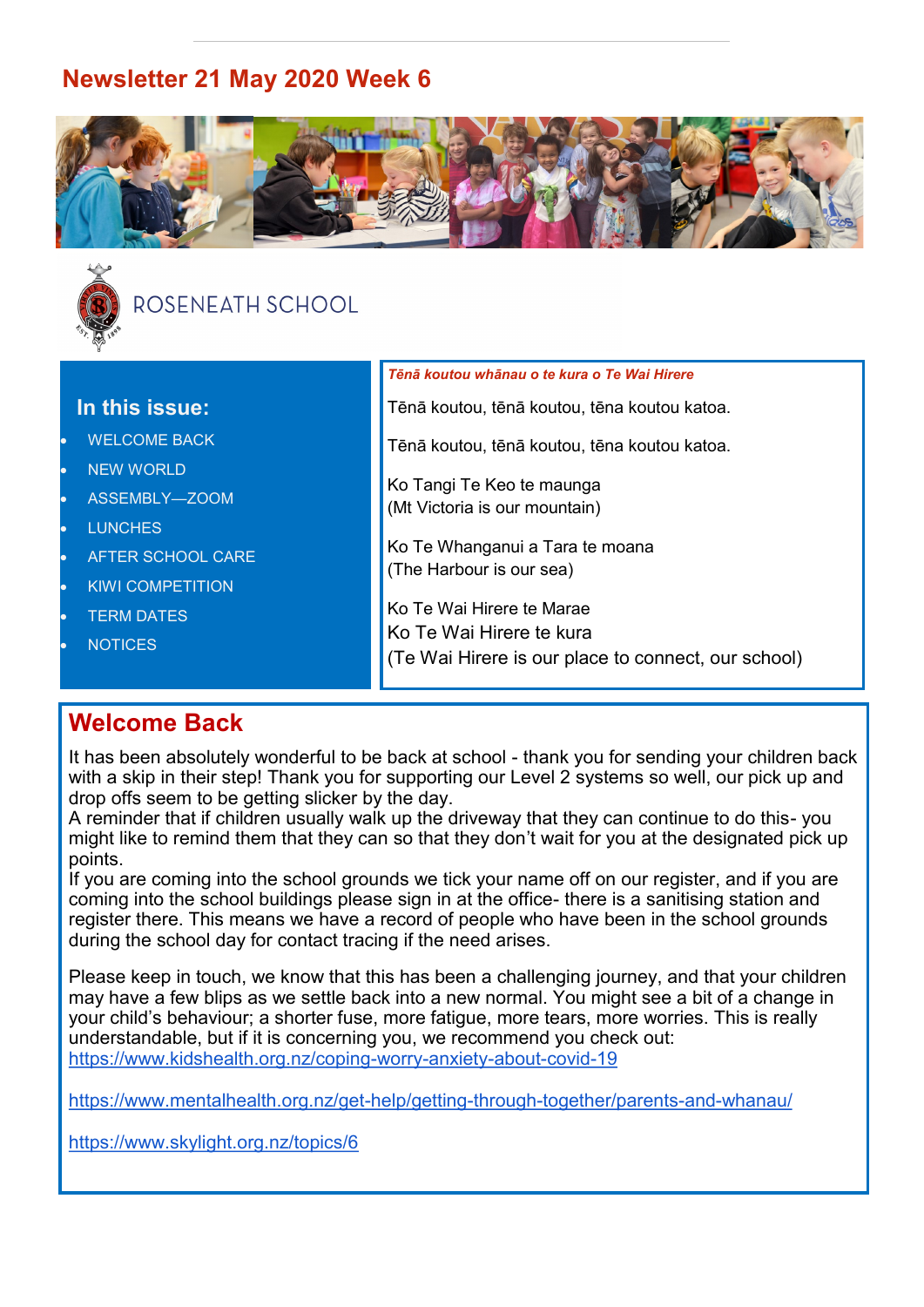# **New World- Thank you!**

A big thank you to New World Chaffers Park for including us in their Community Sponsorship 'Giving Back' Programme. And thank you for popping your receipt in the Roseneath school box! This programme raised \$791 for us in Term 1-a delightfully easy way of raising "money for jam". We will put this towards our playground upgrades.

## **Assembly Tomorrow: Friday 10am on Zoom**

We will host our Zoom assembly tomorrow at 10am. We will send the invite link and password via email- it will be the same each week from now on so you might like to save it somewhere.

Classes will be Zooming in from their classrooms, and please feel free to connect in from wherever you are if you have time! We ask that this assembly is just for our Roseneath School families.

Now that we are back in classrooms, we are taking care to avoid any activities that are a higher risk around virus spread. We are following advice from Dr Siouxsie Wiles

*"Lots of evidence is pointing to indoor environments where people need to shout to be heard, or where they are singing together like at church or choir, being hot spots for the spread of Covid-19. For Kapa Haka groups I would be cautious and wait a week or two to see if we have any surge in cases before starting up again"*

We will not have group singing or larger group Kapa Haka for the next few weeks at least, and we are finding creative solutions (like sign language 'singing') to still get our music buzz. Keep an eye out in assembly tomorrow for a drumming performance!

It will be lovely to see you on screen if you can make it!

Aft read a book called 'The kissing hand,' which is all about saying goodbye for the day when we arrive at school. We made some waving kissing hands to put in our 'goodbye window.'



# **Lunch Orders**

Lunch orders are back on- Tuesday O'Sushi, Wednesday Hell Pizza and Friday Pita Pit.

O'sushi and Pita Pit can be ordered through the Kindo app, and Hell Pizza through the school office [office@roseneath.school.nz](mailto:office@roseneath.school.nz) (internet banking preferred!)

# **Great Kiwi Competitions**

The entry date for the Kiwi Competitions has been extended to June 5. These competitions are available for Year 5-8 in English, Maths and Science.

The cost is \$9 per competition and they are sat on line at the end of this term.

If you would like your child to participate in these competitions please let Mrs Foote know—jenny.foote@roseneath.school.nz.

Please send a payment to the school office or internet bank to 020560003540400 ref Kiwi Competition and child's name.

Please ensure children have their own drink bottle at school each day. We have turned the water fountains off.